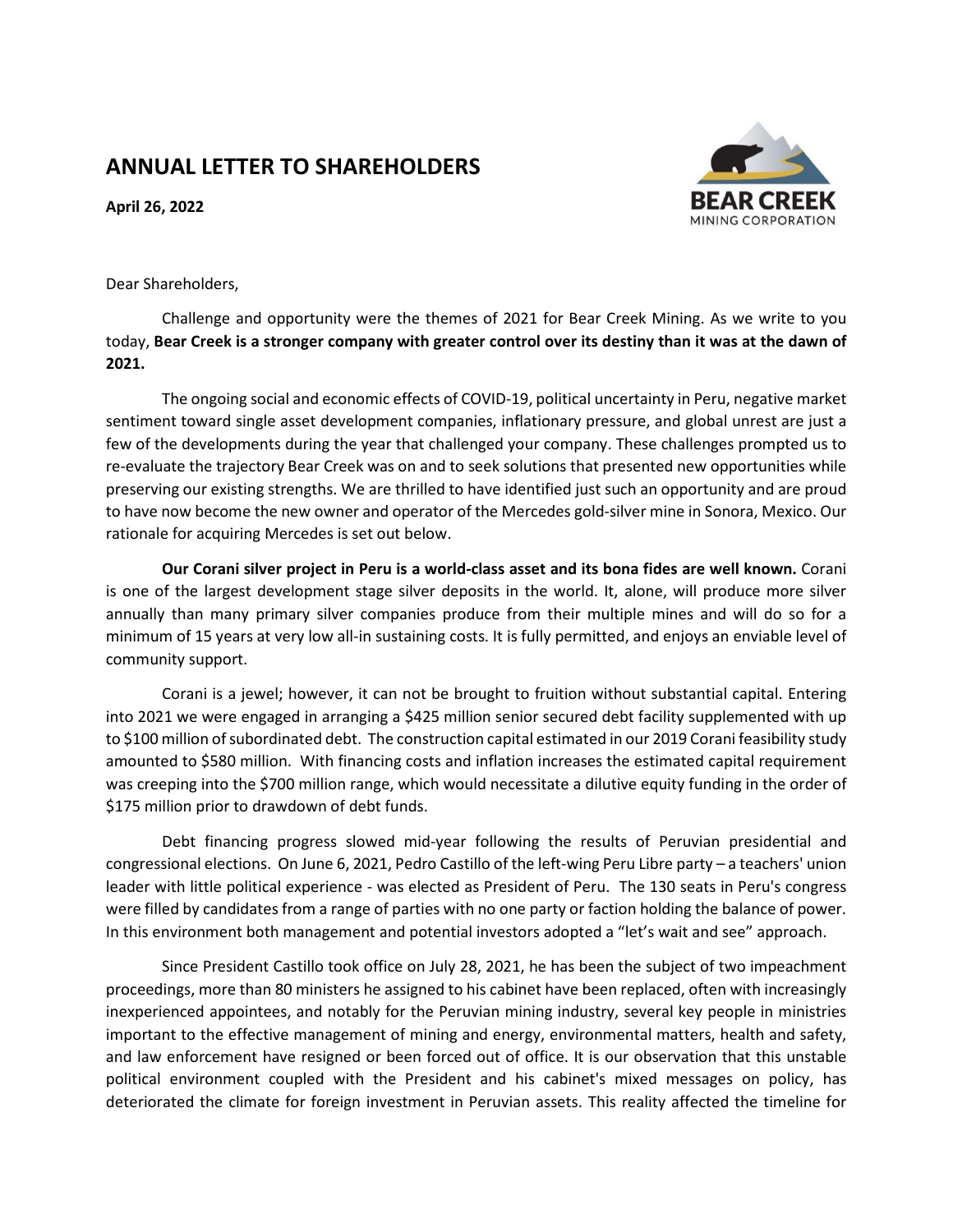Corani project financing and as a single asset Peruvian development company it negatively affected our share price.

Unwilling to leave our shareholders' pathway to success subject to factors outside of our control, **we took action**. Bear Creek has long been on the look out for potential accretive project acquisitions and was fortunate to be the successful bidder for the Mercedes Mine. We believe Mercedes' value has improved since we entered into the agreement to purchase the mine in December 2021, as in the current environment of supply chain issues and high inflation, Mercedes' infrastructure could not be replaced for the total acquisition consideration we paid.

## **The Mercedes acquisition is truly transformational.** It:

- Adds a high quality, low cost, operating asset to our project portfolio
- Provides a source of free cash flow to help fund development and construction of the Corani project
- Offers excellent near-mine and regional exploration upside
- Diversifies our asset base with a mix of jurisdictions, project stages and commodities while retaining a precious metals focus
- Creates an opportunity for re-rating of the Company's shares to align with junior precious metals producers, and
- Enhances the Company's share registry and market profile with the addition of two new strategic stakeholders

The Mercedes Mine will generate free cash flow that we intend to use as a non-dilutive source of funding for the Corani project financing and to further explore the Mercedes property. With a strong track record of exploration success, consistent historical replacement of ore reserves, and vast areas of the property unexplored, we believe Mercedes offers exploration upside with the potential to expand known reserves and extend the mine life beyond current projections, with ample spare mill capacity for expansion of production. Our integration of Mercedes has begun, and we are very excited about this new chapter for Bear Creek. We encourage you to review our Annual Information Form dated April 26, 2022 (available on our website and on SEDAR) for more information about Mercedes.

While project financing efforts continue, our mission is to maintain Corani's optionality and ensure it is ready to proceed to a construction decision when conditions allow. To this end, during 2021 our efforts at were focused on maintaining Corani's strong social licence, completing early works projects including construction of the Antapata electrical substation, installation of electrical transmission lines, and improvement of access roads, and completing engineering designs and mine plans.

Following our completion of the Antapata substation during 2021 we began pre-operative studies, regulatory compliance, and the application for permits required to connect the substation to the national electrical grid. This permitting process, which relies on an audit by the Peruvian electricity regulator, is expected to conclude in late 2022. The substation, once connected to the Peruvian national energy grid, will transform 138 kilovolts ("kV") energy to 22.9kV energy for distribution to the town of Macusani via connection to the Macusani municipal grid at the town of Isivilla. This connection requires that the Peruvian government authorities upgrade the local electrical infrastructure. This work is underway and upon completion the substation and power line will be commissioned.

The Antapata substation will also direct medium tension power and high speed internet service to numerous villages in the Corani District through an electrical transmission line and fiber optic cable, the first